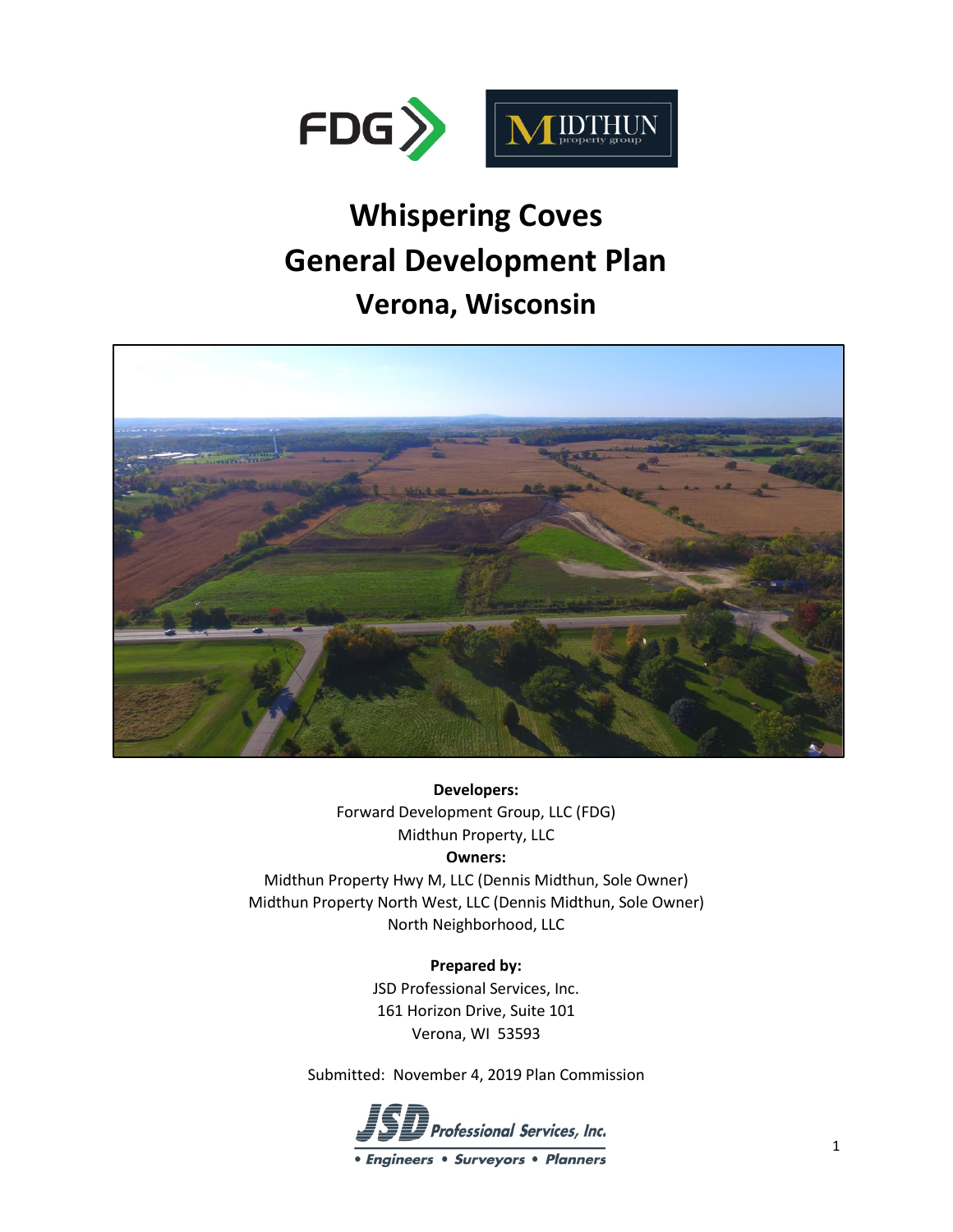## **Project Team**

#### *Developers*

Forward Development Group, LLC (FDG) 161 Horizon Drive, Suite 101A Verona, WI 53593

Fred DeVillers Vice President – Development and Construction [fad@forwarddevgroup.com](mailto:fad@forwarddevgroup.com) 608.848.9050

#### *Project Planning and Engineering Consultants*

JSD Professional Services, Inc. 161 Horizon Drive, Suite 101 Verona, WI 53593 608.848.5060

Planning and Design Team: Jessica Vaughn, AICP, Senior Planner [Jessica.vaughn@jsdinc.com](mailto:Jessica.vaughn@jsdinc.com)

Kurt Schmidt, Landscape Designer/Planner [kurt.schmidt@jsdinc.com](mailto:kurt.schmidt@jsdinc.com) 

Project Engineer: Bill Dunlop, PE [bill.dunlop@jsdinc.com](mailto:bill.dunlop@jsdinc.com)

*Site Concept Design* Rick Harrison Site Design Studio 8832 7th Ave N. Minneapolis, MN 55427 [rharrison@rhsdplanning.com](mailto:rharrison@rhsdplanning.com)  763.595.0055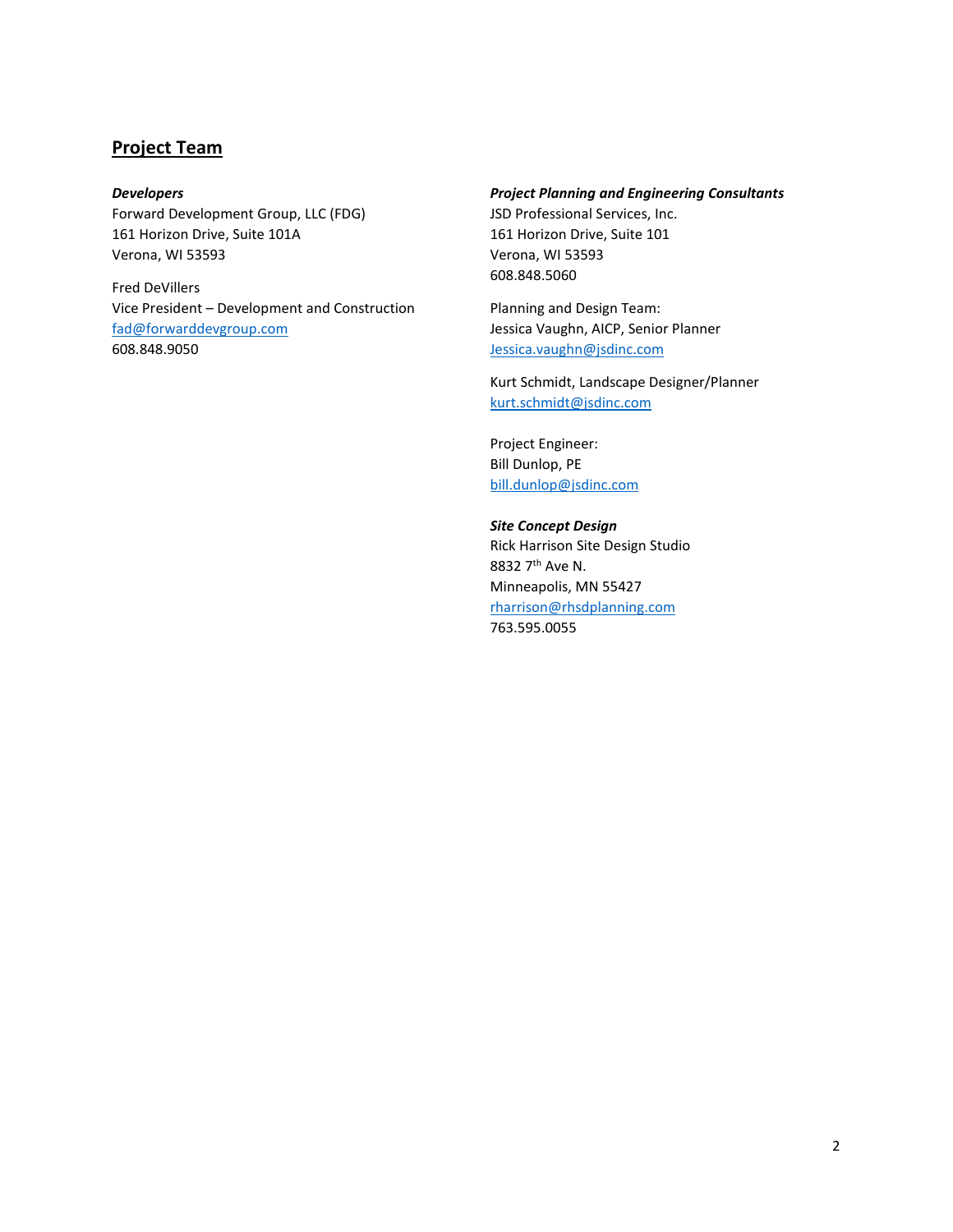# **Intent**

Forward Development Group, LLC (FDG) is requesting approval of this General Development Plan for a residential development known as Whispering Coves. The General Development Plan area encompasses approximately 170 acres and is envisioned to include up to 259 residential units comprised of traditional single-family lots and condominium-style units, just over 45 acres of open space, including a wetland natural conservancy, parklands and trails, and stormwater management facilities. Lands have also been allocated for a roughly 12-acre potential future school site within Whispering Coves.

# **General Development Plan Location**

## *Location and Surrounding Development*

The project site is generally located west of County Highway M (CTH M or North Main Street) and south of County Highway PD (CTH PD or McKee Road) on lands that were recently annexed by the City of Verona. The site is currently an agricultural tract that is generally surrounded by rural land uses, some of which are undergoing development (see attached Zoning Map Exhibit). The project site is within the City of Verona Urban Service Area and within the planning area of the City's adopted North Neighborhood Plan.

Surrounding land uses and jurisdictions include the following:

- The University Ridge Golf Course to the north, across CTH PD (City of Madison)
- The Meriter McKee Clinic to the northeast across CTH M and CTH PD (City of Madison)
- A utility substation, West Madison Bible Church, and rural residential lots to the east across CTH M (Town of Verona)
- Undeveloped agricultural land (Backus property) to the southeast (Town of Verona)
- The Kettle Creek North single-family residential subdivision, under development to the south (City of Verona)
- A former quarry currently used as a City brush collection site and planned for future City park and utility substation to the west (City of Verona)
- Rural residential lots to the southwest and northwest (Town of Verona)
- Epic Systems a half-mile to the southwest (City of Verona)

Overall, the existing land uses are representative of an area transitioning from rural to suburban character.

## *The East 40*

Located along the CTH M frontage on the easternmost side of the Whispering Coves General Development Plan area, there is a roughly 40-acre tract of land that is referred to as the East 40. Since the East 40 will not only serve as a gateway into the Whispering Coves neighborhood, but also provide access to the neighborhood, there is value mentioning and clarifying the development intent for those lands as it relates to the Whispering Coves General Development Plan.

These lands are owned and will be developed separately by Midthun Property Group in the future as development opportunities arise. An individual Zoning Map Amendment has been submitted to the City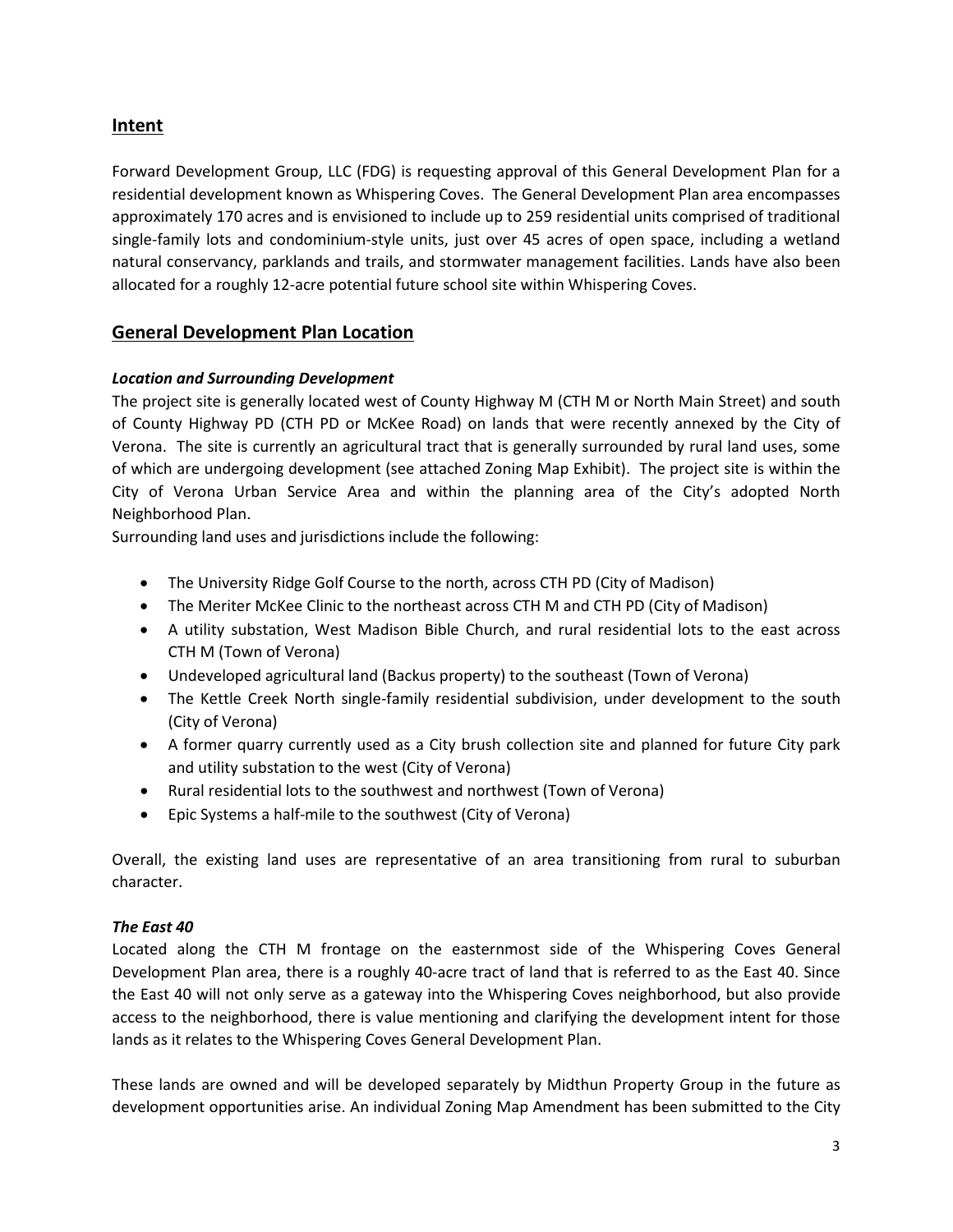for review and approval of conventional zoning, including Urban Residential for Lot 1 and Suburban Commercial for Lot 2 as noted on the Preliminary Plat and Zoning Map Amendment Exhibit. It is anticipated that when development occurs on these lots, it will meet the standards of the proposed conventional zoning districts, or individual Planned Development District zoning will be requested as needed. Consistency with the adopted North Neighborhood Plan will be evaluated at that time.

The East 40 is not a part of the Whispering Coves General Development Plan. While not a part of this General Development Plan, the East 40 is a part of the proposed overall Whispering Coves Preliminary Plat and Final Plat land divisions.

#### **Project Overview: Themes and Images**

#### *Design Concept*

The residential neighborhood design concept, created by the Rick Harrison Site Design Studio, utilizes an innovative approach to land planning that first focuses on how foot traffic will move through a site and the experiences along the way, both visually and socially. Establishing a pedestrian path network that prioritizes the pedestrian experience ensures ample connections between origins and destinations, and that increases the level of activity of the network. The primary goal of the design is to maximize the sense of community and foster social interaction through thoughtful placement of sidewalks and paths, active and passive useable green spaces, and vistas.

A key component of the neighborhood design is the concept of "coving," an approach to land planning that uses meandering road patterns and varied home setbacks to provide more openness between structures and create and maintain viewshed and pathway corridors, resulting in a



"Coving" creates more interesting streetscapes

much safer, more pedestrian friendly neighborhood. This in contrast to a more traditional neighborhood development pattern which would utilize a gridded street pattern with homes standing shoulder-to-shoulder, in rows, all facing the street. The curvilinear street pattern adds interest to the streetscape and slows traffic speeds, invites walking, increases safety at intersections, and adds value by creating a unique sense of place and neighborhood identity.

The curvilinear street layout minimizes environmental impacts by reducing overall site grading and paving necessary for roadways and development to occur. Curvilinear streets by design are better able to maintain the existing, natural terrain of a site. In addition, to ensure that infrastructure costs are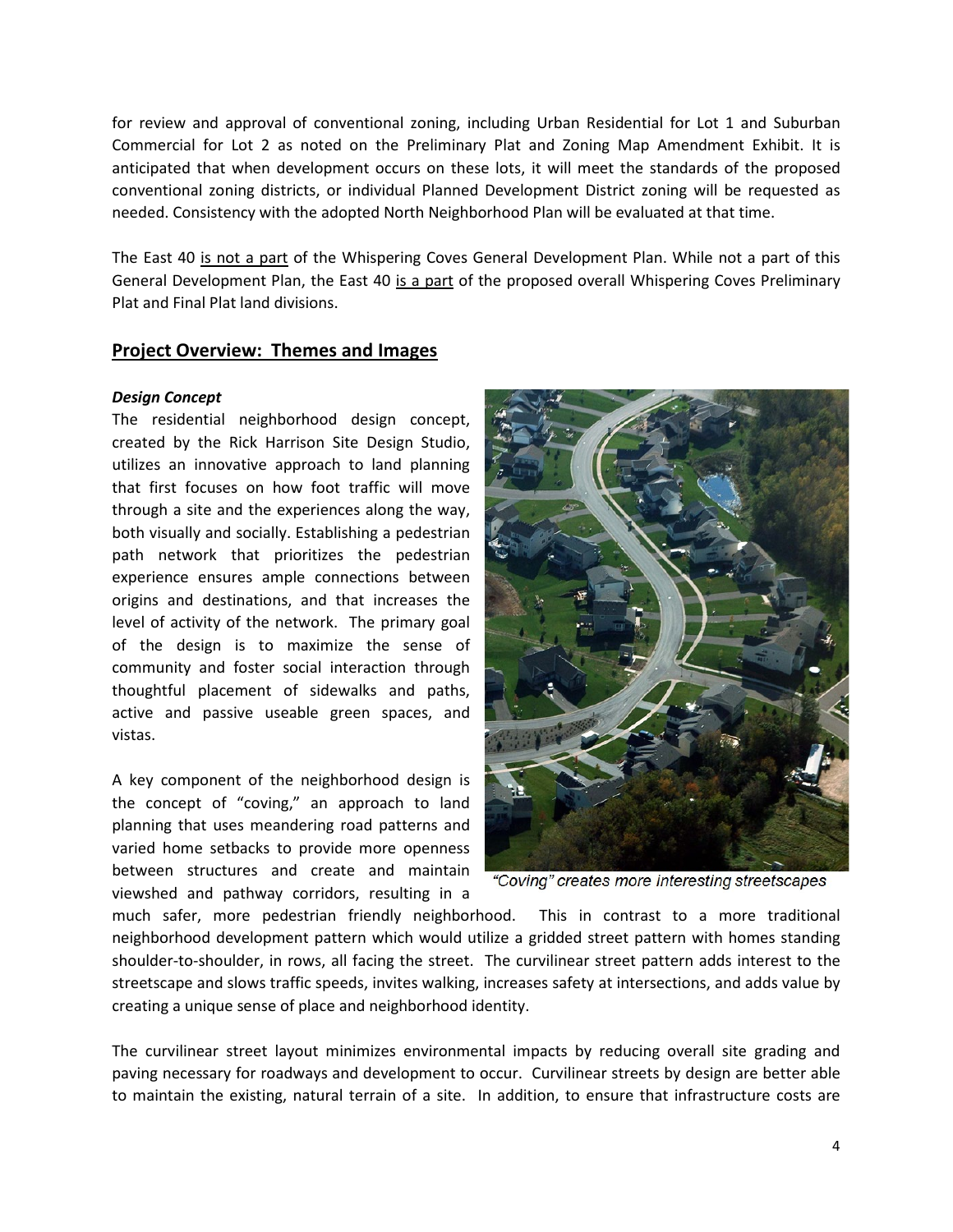supported by adjacent improvements, streets are double-loaded with development lots wherever possible.

As part of the design concept, open spaces also play a key role in placemaking. By interspersing open areas and trails throughout the neighborhood and with special consideration given to vistas from the homes and from streets, the overall design will result in the visual appearance of openness and connectedness. Open spaces will be discovered as one travels along pathways instead of them being predetermined places, centrally located within a subdivision. Unique to Whispering Coves' General Development Plan is also a central greenway or linear park that contains a hierarchy of pedestrian pathways and an intermittent stream water feature.

Overall, the Whispering Coves General Development Plan includes an abundance of pedestrian connections and open spaces that will foster a strong sense of community and place while providing a variety in housing products for the local market. This General Development Plan establishes a framework for the general organization and layout of land uses and public infrastructure that are illustrated in the attached exhibits.

## **General Development Plan Land Uses**

#### *Whispering Coves General Development Plan*

The General Development Plan area is comprised of roughly 170 acres to be developed by North Neighborhood, LLC as a residential neighborhood providing both traditional single-family detached residential units (209 lots) and condominium units resembling "small lot" residential development (roughly 50 units).

The Whispering Coves General Development Plan area is planned for primarily single-family detached homes, with some variety in product type and lot size to accommodate the market and provide varying price points within the neighborhood. Other land uses proposed within the General Development Plan area include open space/parklands for stormwater management and recreational uses, and a roughly 12-acre site reserved for a potential future school.

While platting for the Whispering Coves General Development Plan area will be completed all at once, it is anticipated that replatting will likely occur in the future, especially with regard to the future potential school site. While platted in its entirety, construction within the Whispering Coves General Development Plan area is anticipated to be completed in phases, consistent with the recommended phasing in the City's North Neighborhood Plan (see Phasing Plan Exhibit). Details of the Phase 1 development are provided in the table below: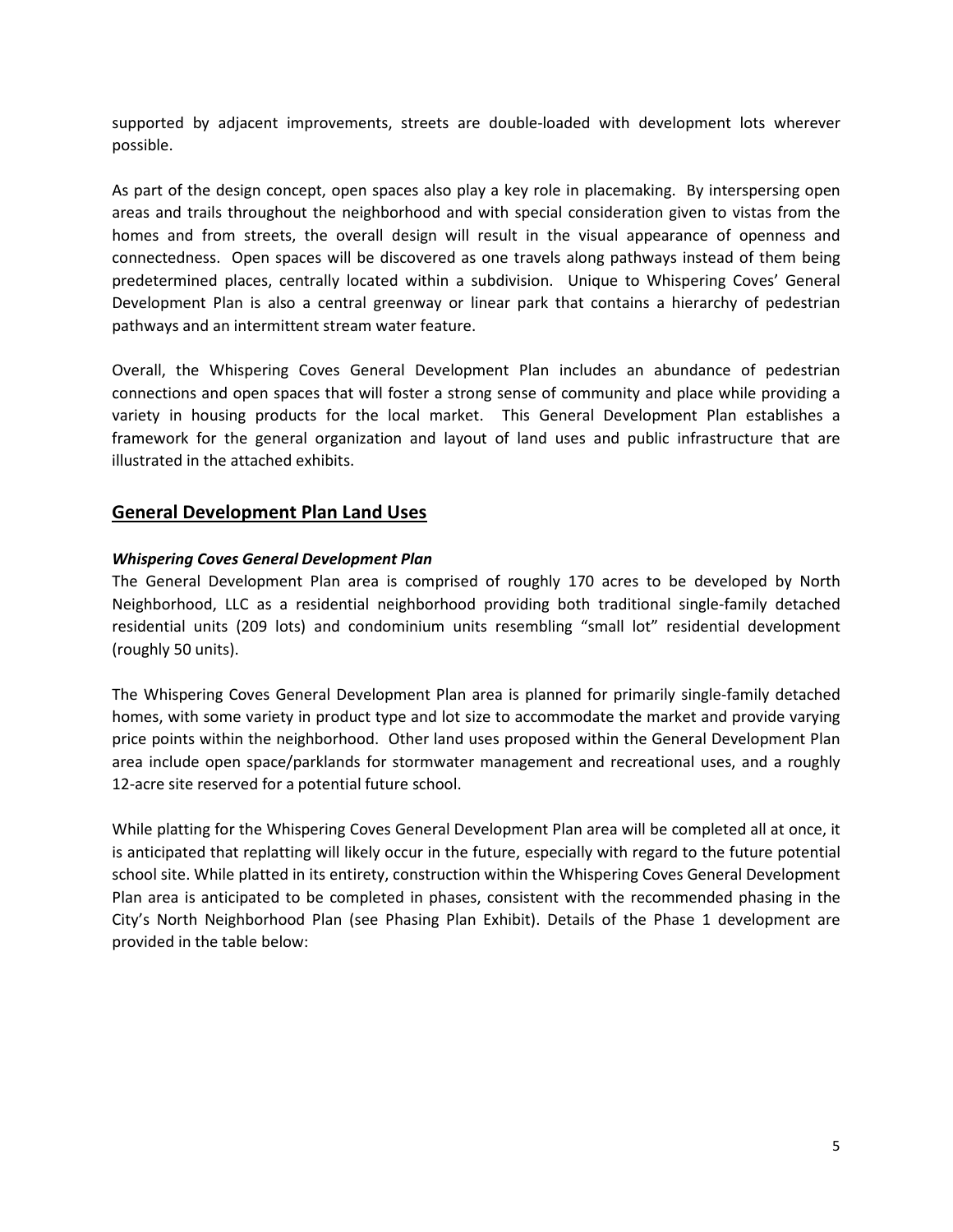| Whispering Coves General Development Plan - Phase 1 Land Use Summary Table |                            |                                 |  |
|----------------------------------------------------------------------------|----------------------------|---------------------------------|--|
| <b>Land Use</b>                                                            | <b>Total Unit</b><br>Count | Approx. Land<br>Area<br>(Acres) |  |
| <b>Traditional Single-Family Detached</b>                                  | 59                         | 19.32                           |  |
| Condominium "Small Lot" Single-Family Detached                             | 21                         | 4.65                            |  |
| Right-of-way                                                               | N/A                        | 11.25<br>$(6,350 \text{ LF})$   |  |
| Conservancy Park (including 35-foot buffer)                                | N/A                        | 9.05                            |  |
| Parkland/Open Space (not including Conservancy Park)                       | N/A                        | 3.02                            |  |
| Stormwater Management                                                      | N/A                        | 16.36                           |  |
| <b>Totals</b>                                                              | 80                         | 63.65                           |  |

Parcels located within this General Development Plan may be further subdivided in the future via condo plat, or adjusted via plat or CSM, with City approval, including those intended to be developed as condominium units. Such future subdivisions will be described in detail as part of future Precise Implementation Plans (PIPs) for each phase or site.

| Whispering Coves General Development Plan Land Use Summary Table |                         |                             |                             |  |
|------------------------------------------------------------------|-------------------------|-----------------------------|-----------------------------|--|
| <b>Land Use</b>                                                  | <b>Total Unit Count</b> | <b>Land Area</b><br>(Acres) | <b>Density</b><br>(DU/Acre) |  |
| <b>Traditional Single-Family Detached</b>                        | 209                     | 76.7                        | 2.72                        |  |
| Condominium "Small Lot" Single-Family Detached                   | 50                      | 10.5                        | 4.76                        |  |
| Right-of-way                                                     | N/A                     | 25.3                        | N/A                         |  |
| Parkland Dedication/Open Space                                   | N/A                     | 19.9                        | N/A                         |  |
| Private Open Space                                               | N/A                     | 0.34                        |                             |  |
| Stormwater Management                                            | N/A                     | 26.3                        | N/A                         |  |
| Potential Future School Site*                                    | N/A                     | 11.5                        | N/A                         |  |
| <b>Totals</b>                                                    | 259                     | 170.5                       | 3.97 (Average)              |  |

\*Although communications are ongoing with Verona Area School District (VASD), a 12-acre site for a potential future school has been set aside within the Whispering Coves General Development Plan area. At the time of drafting the General Development Plan, VASD has not confirmed, nor purchased land, to locate a school within the Whispering Coves General Development Plan area. In the future, should a school not locate within Whispering Coves, this area shall revert to single-family residential development and be platted as such.

## **Treatment of Natural Features**

#### *Topography*

The project site consists of rolling terrain with high points in the northwest along CTH PD (elevation 1,100 feet) and a saddle in the southwest (elevation 1,090 feet). Lands generally drop down to the east, where a closed kettle basin (elevation 990 feet) receives drainage from most of the property, including the East 40.

#### *Endangered Species and Archeological Assessment*

Investigations have been conducted for endangered species and archeologically significant resources; no significant resources were found that require action.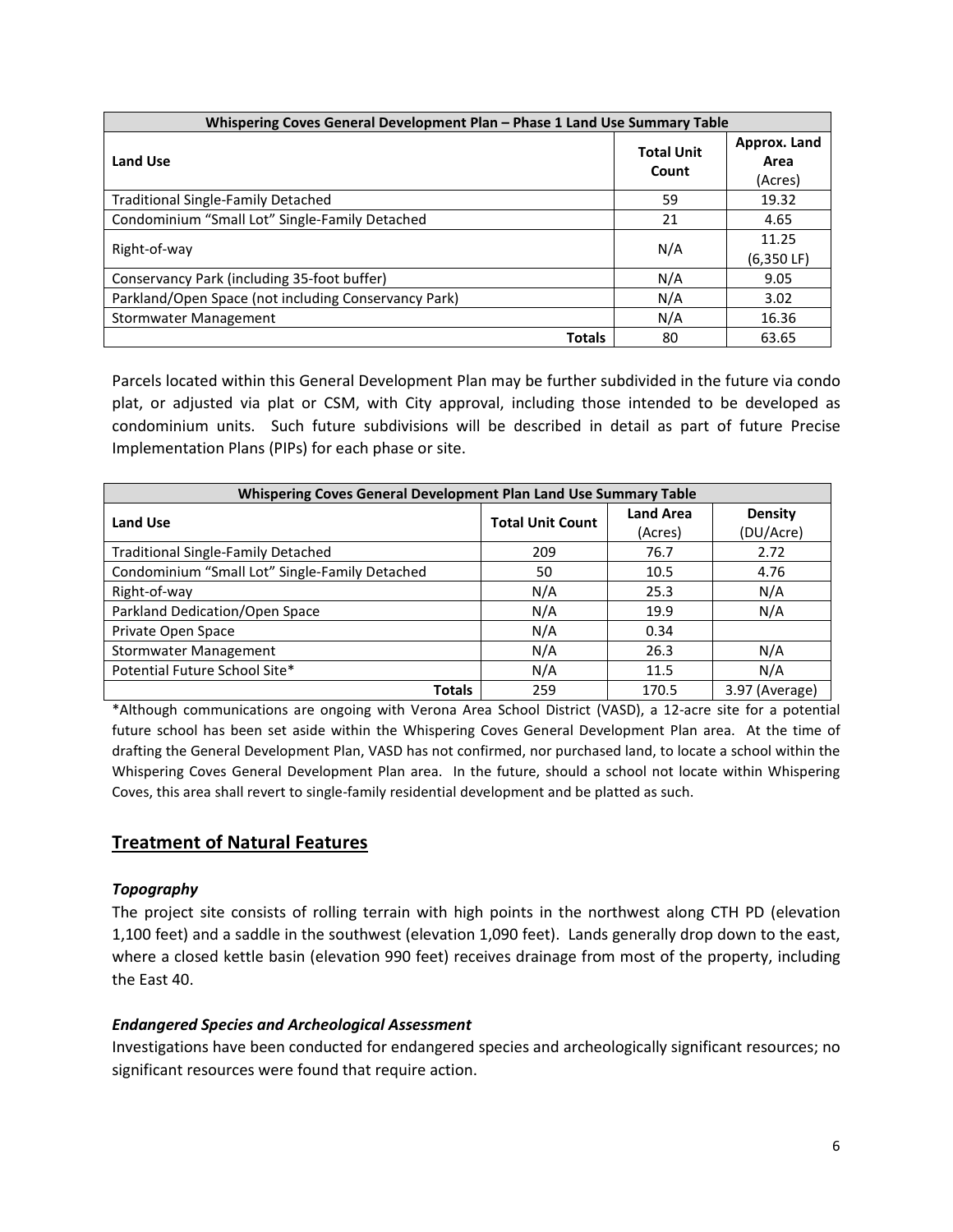#### *Wetland Delineation and Concurrence*

The project site was evaluated for the presence of wetlands to comply with current WDNR requirements for developments over one acre in size. Wetlands were delineated and concurred within the General Development Plan area, generally located at the southwest quarter of the East 40. To protect the natural wetland resource, this area is noted on the Preliminary Plat land division and within the General Development Plan as a conservancy park.

In addition, more specifically, to protect and maintain the natural resource, a monitoring and management plan will be established to maintain and grow a naturalized landscape. The site will be monitored by a photographic review of a percentage of the site to identify vegetation in the planting zone including native and potentially invasive species, percent ground cover, erosion and sediment problems, bare areas and other observations.

The plan will be implemented under the storm water maintenance agreement with near-term management and ultimately long-term management. In the near term, generally the first three years, the tasks to be performed by a qualified landscape restoration specialist will be to control undesirable plants, identify and control nuisance species of wildlife, and remove debris.

First-year actions will be focused towards debris removal, wetland seed mix broadcasting, mowing to a height to prevent weed growth and removal of selected invasive species. The second-year actions will be focused on weed management, debris control, and reseeding/replanting. The third and final year of the near-term management will include aggressive weed control, debris control and erosion repairs as needed. Additional targeted reseeding, insect and pest control with general maintenance of embankments surrounding the wetland may also be included.

Following the near-term management, continued proper maintenance will be performed at the direction of by a qualified landscape restoration specialist.

No additional wetlands were delineated on the project site west of this closed kettle basin.

#### *Stormwater Management Overview*

The planned stormwater management facilities will meet City, County, and CARPC requirements. The most stringent policies require all new development in this area to infiltrate the runoff volume required by the CARPC Urban Service Area Amendment (USAA) and require the development to provide adequate storage for back-to-back 100-year, 24-hour storm events. In addition, all runoff must be treated for water quality and rate control, to provide clean water and safe discharge downstream of the development.

Most of the development will be served by a "regional" stormwater system that will collect and route stormwater from the various sub-watersheds through a series of basins. These basins include detention and infiltration basins designed to meet City and CARPC USAA standards for total suspended solids (TSS), rate control, and stay-on volume. The system is designed to manage the levels of water within the natural kettle system to protect property, the natural conservancy park and the regulated wetland resource. Site grading has been designed to route and collect stormwater from impervious surfaces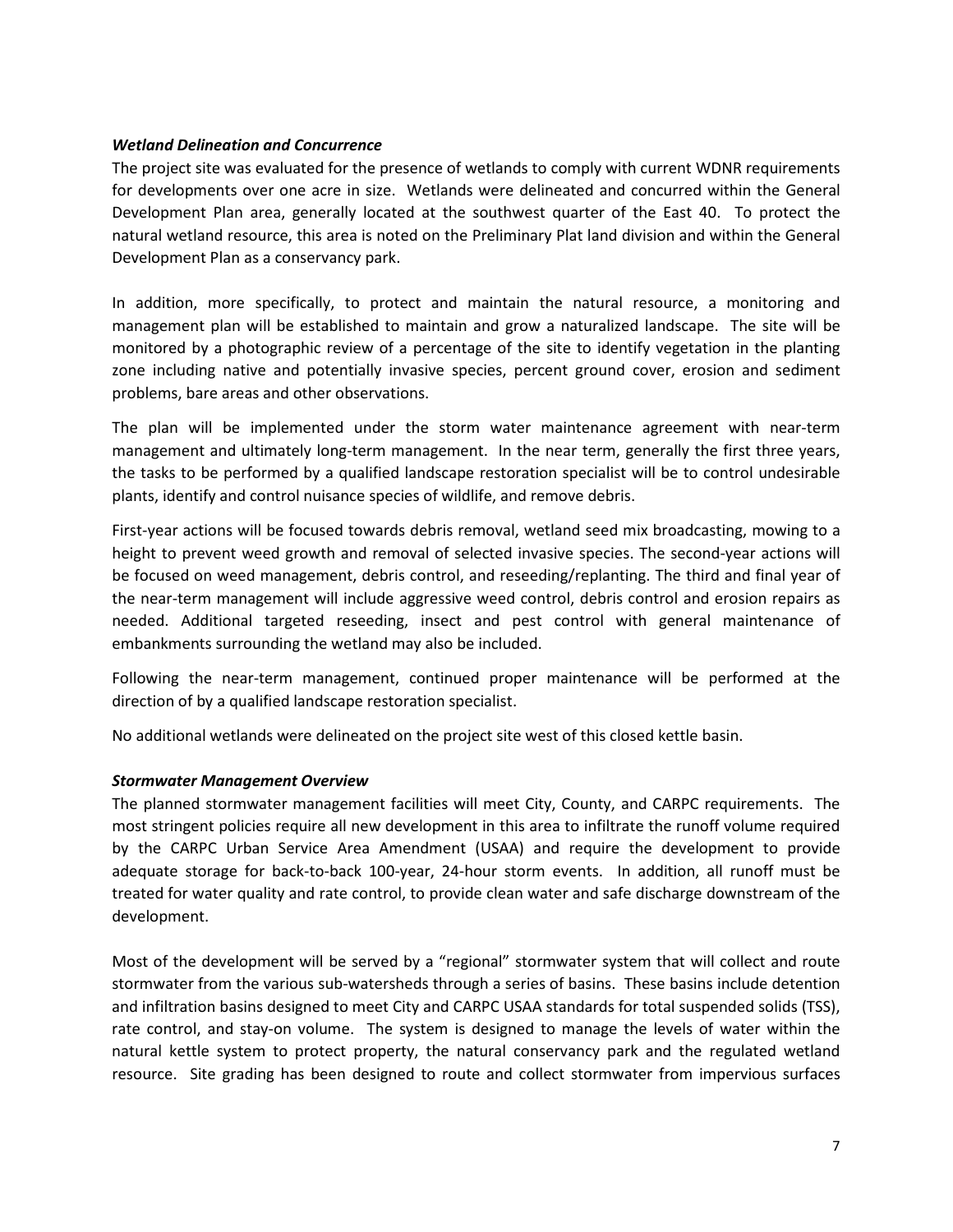(streets, driveways, sidewalks, pathways, and parking lots) and convey it to detention basins for pretreatment and then to basins for infiltration.

All of the stormwater basins are proposed to be located within outlots that are intended to be dedicated to the public, and will contain the "regional" stormwater facilities owned and maintained by the City.

#### Stormwater Management System Details

Of particular concern when developing the "regional" stormwater system, several site constraints were identified, including the location of soils suitable for infiltration, off-site contributions to the watershed, and the lack of an emergency outlet of the closed kettle system. The location of soils suitable for infiltration set the stage for where infiltration basins could be located on the site.

Due to the lack of an emergency outlet from the closed system, a stormwater pump station will be located adjacent to the northwest corner of the natural conservancy park and wetland resource. As part of the stormwater management system, in the initial phases of development, the pump station will pump to infiltration basins to control the water surface in the closed kettle system. In future phases, the City will have the ability to operate the pump system to discharge excess stormwater to the dry tributary of the Badger Mill Creek via a force main.

The associated force main will transport the water uphill from the kettle basin to infiltration basins located on the west side of the site. The pump system will control water levels in the kettle and feed the infiltration basins.

In future phases, and following unusually large rain events, the pump system is designed to move excess water to the west end of the property for infiltration and ultimately to a discharge point provided by the City. The pump system will assist in maintaining the kettle's water elevation at or below the regulatory storm events in the predevelopment condition to protect on- and off-site properties.

#### Accommodation of Off-Site Stormwater Management

The proposed stormwater facilities will also connect to existing and proposed pipe discharges to the site located within CTH M and the Kettle Creek North Development south of the site, improvements which are currently under construction with estimated completion in 2019. The General Development Plan's stormwater design provides outfalls for both the school site and the East 40 to drain into the proposed "regional" facilities located within the General Development Plan area. The school site and East 40 should not be required to perform additional treatment and is fully accounted for within the General Development Plan's "regional" system.

The "regional" stormwater management facilities will provide sediment, infiltration, and volume control for the General Development Plan area and the East 40. As noted on the Preliminary Plat, outlots and easements are being dedicated for stormwater management on the East 40 and are intended to house facilities that will need to be constructed as development of the East 40 occurs. Individual lots on the East 40 and the school site, will be required to provide oil and grease control as required by City of Verona requirements.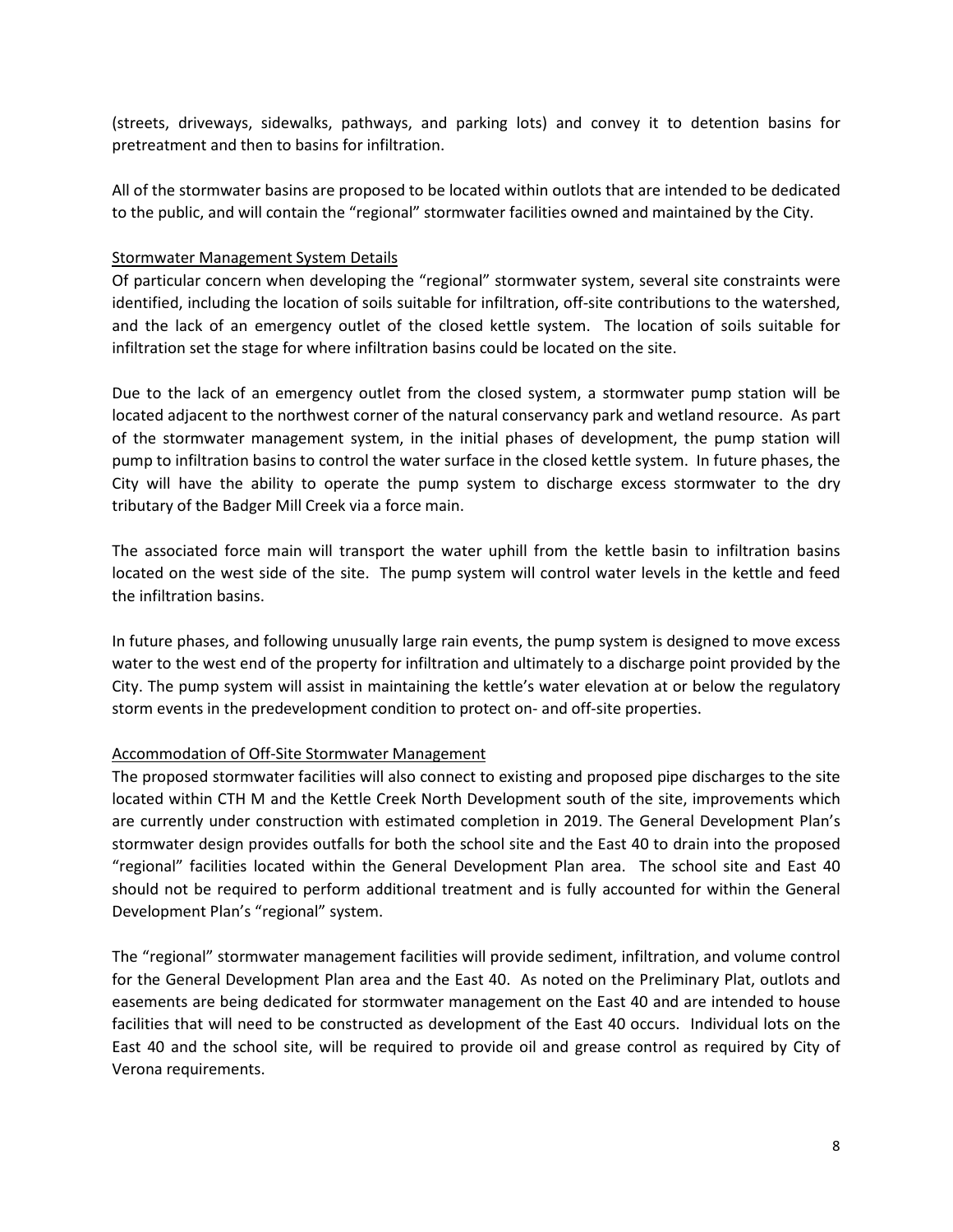#### Stormwater Management Construction Phasing

It is anticipated that there will be two phases of construction and operation of the "regional" storm water management facilities. The first phase includes the early phase(s) of Whispering Coves and the East 40 as well as the initial phases of Kettle Creek North. During the early phases of development, it is anticipated that the pump station and larger detention and infiltration basins will be used to control the kettle water surface elevation by using the infiltration basins.

As future phases of development occur the capacity of the infiltration system to infiltrate the excess stormwater is anticipated to be exceeded. Therefore, when the capacity is exceeded, the force main will be extended to the dry tributary and operation of the pump station will be modified. The City will then be able to pump excess stormwater to the dry tributary to control the water surface in the controlled basin.

#### *Parkland Dedication*

As part of the land subdivision, a parkland dedication is required. A land dedication of approximately 19.9 acres of parkland are proposed to be dedicated to the City.

As discussed during the concept planning stages with the City, the vision for this development relies on a hierarchy of multi-use trails and adjacent open spaces. Much of the proposed parkland dedication is provided and designed in the form of a linear park. The linear park concept fits current-day trends in year-round recreation, including growing interests in walking, running, cross country skiing, and biking for example, compared to previous focus that largely concentrated on programming for large athletic fields for the general public.

As noted in the General Development Plan Trail System Plan, a trail network has been designed to provide connectivity to the larger, regional trail network, but also as a neighborhood amenity, providing connectivity on a local level. Amenities have been strategically located along the trail network, intended for discovery as one travels along the path, including a natural conservancy park area with boardwalks and natural footpaths, a central gathering space, multiple natural and structured play areas, and seating. Stormwater basins and a wetland conservancy area have also been integrated along the trail, which will provide a water feature and environmental education opportunities.

The specific improvements and equipment that will enhance these areas will be subject to coordination with the City, but are intended to include and are not limited to play equipment for children, pavilions, gazebos, seating, bench seating, little libraries, and fitness stations within the linear parks. Additional information is provided in the General Development Plan Amenities Plan and Representative Imagery.

Overall, the proposed parklands to be dedicated include:

• Roughly 10.25 acres of multi-use path corridors and adjacent open spaces, including two recreation areas, an amenitized central gathering space that is just under 1.5 acres in size (1.49 acres) and an approximately 1.65-acre recreation area that provides both passive and active recreation opportunities.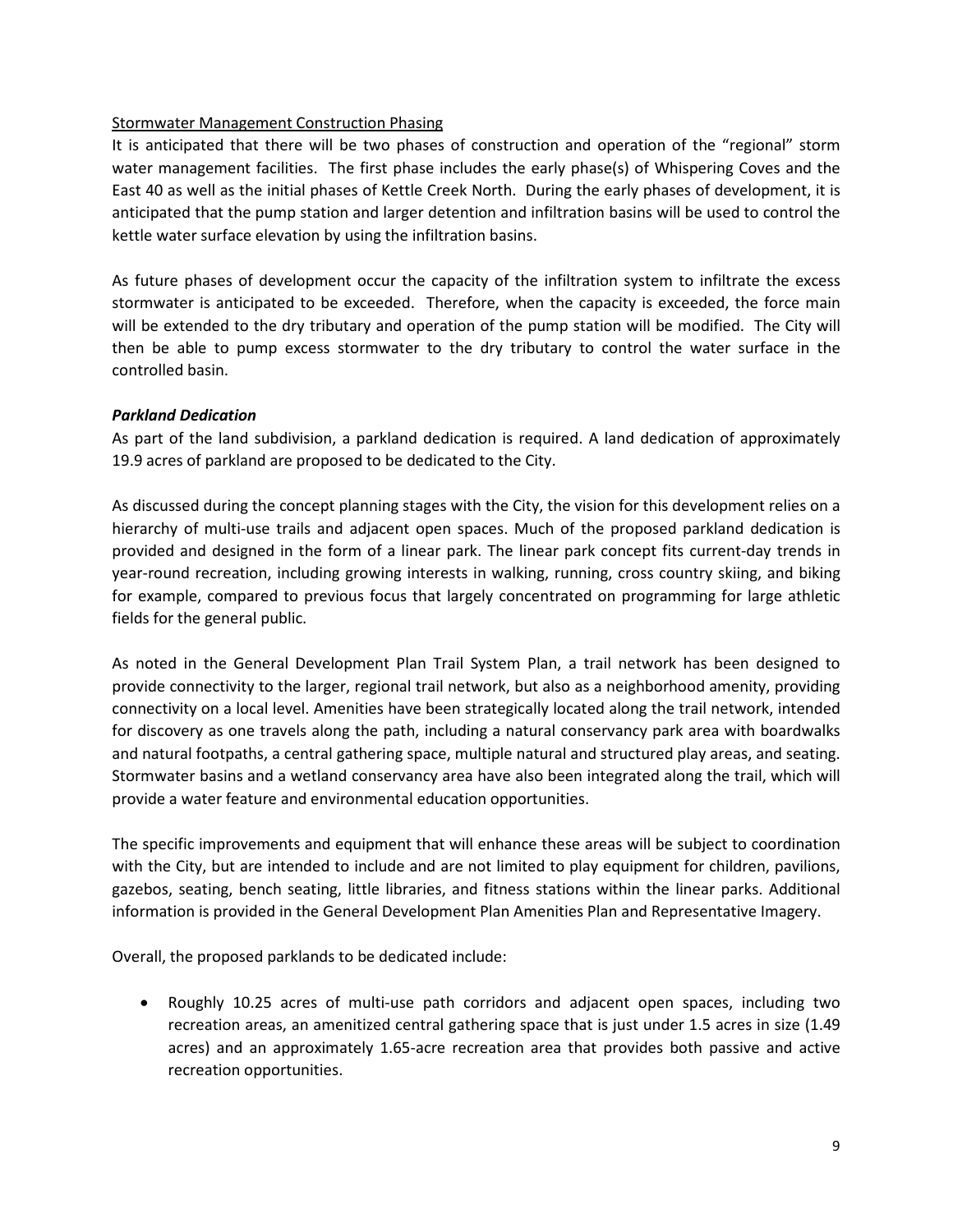• An approximately 9.05 acres of natural conservancy park (comprised of the delineated kettle wetland and its 35-foot no-grading buffer).

The final parkland dedication calculations, including confirmation of the areas that will be counted towards satisfying the parkland dedication requirements will be negotiated as part of the Development Agreement.

## **Relationship to Adopted City Plans**

#### *Comprehensive Plan*

Verona's 2010 Comprehensive Plan anticipates that the City will grow to nearly 24,000 residents by 2030 – more than double the 2010 population (10,619 according to the Census). The share of population age 65 and up is anticipated to grow as a share of the community. The proposed development will align with the City's long-range planning goals and objectives, including but not limited to the following:

Housing Goal 3: Encourage a variety of new housing options within the City.

- Policy: Diversify the City's housing stock by providing more high-end and "executive" style housing.
- Policy: Diversify the City's housing stock by providing more affordable housing.
- Policy: Provide a variety of housing options that is distinct/different from housing options available in Madison.

Transportation Goal 1: Improve North-South traffic between Verona and Madison.

• Policy: Work with the Town of Verona and the City of Madison to ensure that north-south streets parallel to CTH M are planned and accommodated as the Verona Area grows.

Transportation Goal 2: Provide adequate transportation systems in and around Verona to ensure easy movement of people and goods.

- Policy: Continue to create off-street bicycle paths according to the City's bike path plan.
- Policy: Continue to require new commercial and residential developments to provide sidewalks.

Transportation Goal 3: Protect residential areas from high volumes of traffic by preventing conflicts between traffic and residential land-uses.

- Objective 3-C: Discourage "cut-through" traffic in residential areas adjacent to arterial streets.
- Policy: Investigate and implement traffic calming measures in residential neighborhoods that are adjacent to high-volume arterial streets.

## *North Neighborhood Plan*

The Whispering Coves General Development Plan is located within the City's North Neighborhood Plan ("Neighborhood Plan") planning area. As noted in the Neighborhood Plan, the project site is located within the area that is more specifically identified as the Central Planning Area. Development within the Central Planning Area is anticipated to occur within the first three phases of the overall North Neighborhood build-out. Future land uses within the Central Planning Area are primarily identified as "Suburban Residential," "School," and "Open Space/Wooded."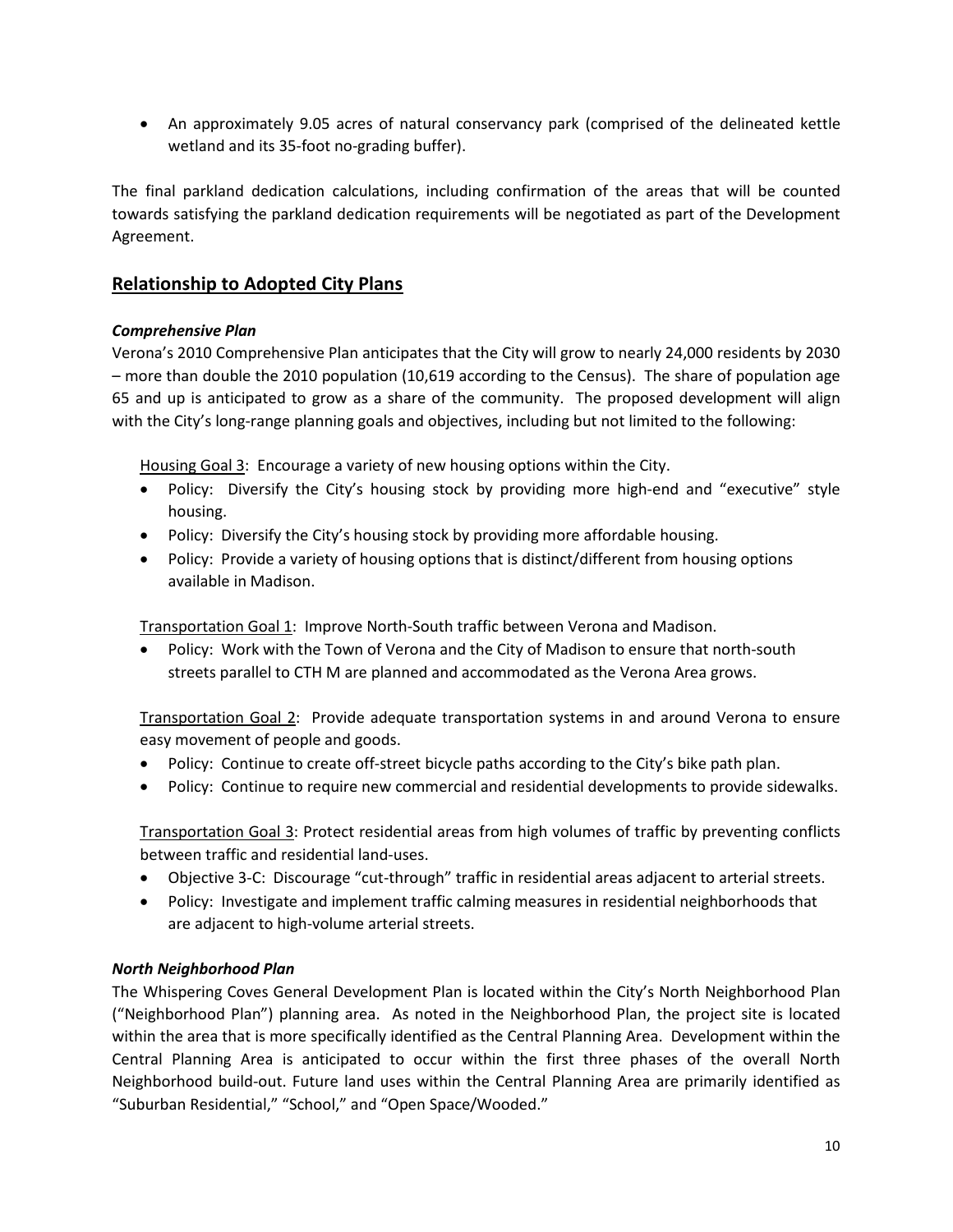The General Development Plan is consistent with the Neighborhood Plan, which calls for Suburban Residential land uses (both single-family and duplex lots ranging in size from 6,000 square-feet to 10,000 square-feet, with 15-25-foot setbacks providing for transitions between residential and nonresidential areas, front porches and garages setback from the house). Refer to Page 19 of the Neighborhood Plan for additional details.

Development within the General Development Plan area is comprised of traditional single-family detached housing with varying lot sizes ranging from roughly 8,800 square-feet to 35,000 square-feet. The larger lots are primarily located along major transportation corridors (CTH PD) or along exterior subdivision boundaries. Additional lot area in these locations seems appropriate and would allow for adequate areas of transition or buffers to be incorporated into each individual lot's development plan, including landscaping or berming.

With regard to building envelope locations, front setbacks are greater than the minimum required for the underlying NR zone district (25 feet) on nearly all of the lots. The intent of the increased setback is to achieve the desired "coving" character for homes that results in the visual appearance of openness.

Also part of the General Development Plan, there are two areas that are intended to be developed as condominium-style residential units. While these areas are being platted as large lots currently, development in these areas is intended to resemble "small lot" single-family detached housing that provides a smaller-scale home and adds a different price point to the overall subdivision. A total of 50 units are anticipated in these two areas.

When these areas develop, consideration will be given to providing transitions between adjacent land uses, including those to the north and east, by incorporating an attached housing product type instead of a detached. The housing type will be primarily determined by market demand at the time of development. The North Neighborhood Plan envisions a future school to be located within the Whispering Coves General Development Plan area. The Verona Area School District has been consulted throughout the planning process and a 12-acre school site is reserved for a potential school to enable VASD to acquire the site for future use, should they decided to do so.

Other Neighborhood Plan goals that inform the GDP include:

- "Development patterns will provide residents a complete neighborhood with the option of walking, biking, or driving to places within the neighborhood."
- "Streets will be designed for slower speeds."
- "Walking in the neighborhood will be a pleasant and interesting activity."
- "A variety of public spaces is critical to the overall identity of the neighborhood and serves as social gathering places."

As part of the development, Hemlock Drive and Tamarack Way will be extended north to serve the subdivision and provide connections to CTH PD to the north. Two collector streets will be constructed running east-west and north-south through the development and will accommodate vehicle travel, on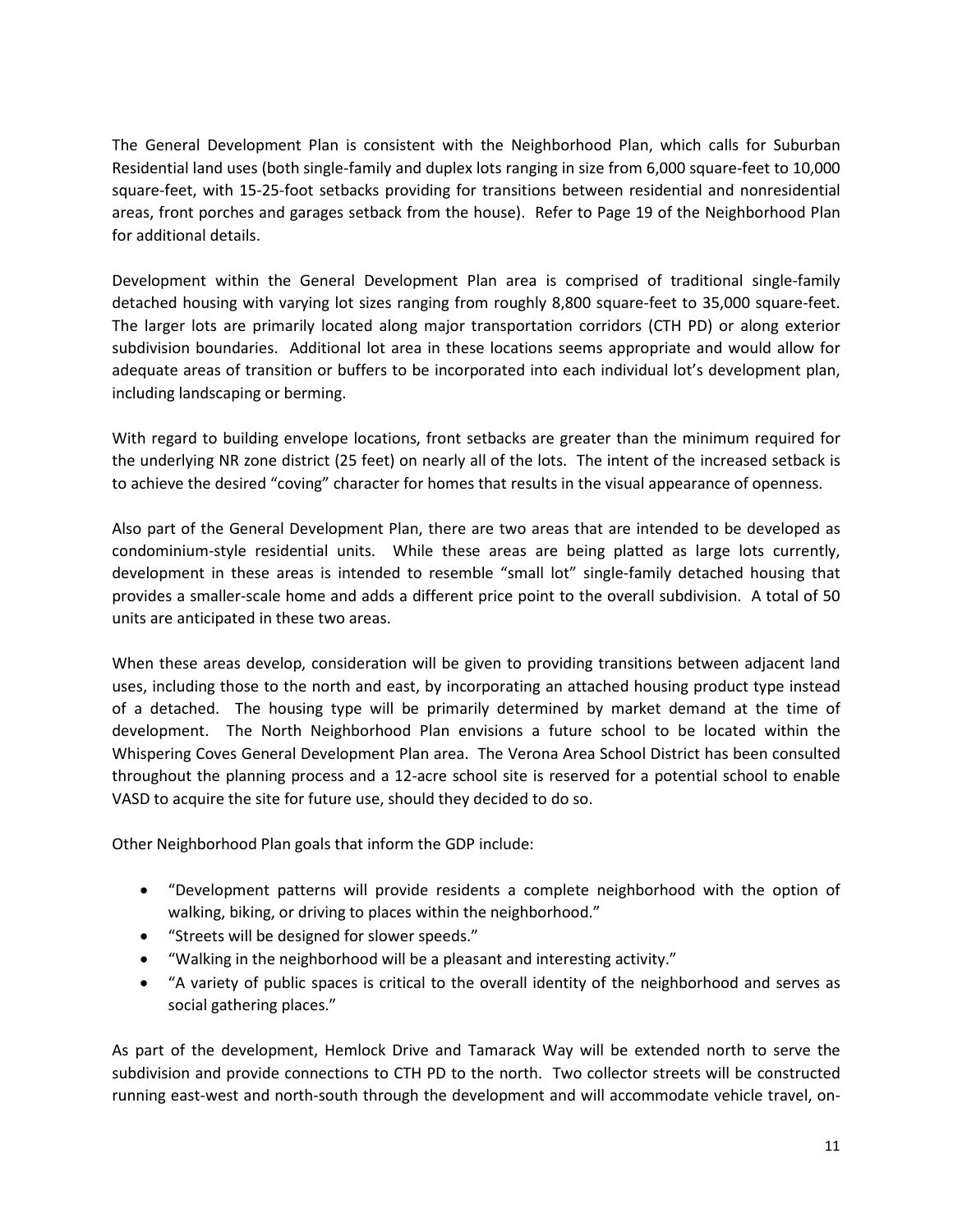street parking, and pedestrian traffic. Local streets will connect individual lots to the collector street network, creating links within and beyond the neighborhood.

The table below provides an overview of the consistency of the General Development Plan with the North Neighborhood Plan.

| <b>Neighborhood Plan Consistency</b>               |                                                                                                                                                 |                                                                                                                        |                              |
|----------------------------------------------------|-------------------------------------------------------------------------------------------------------------------------------------------------|------------------------------------------------------------------------------------------------------------------------|------------------------------|
|                                                    | <b>North Neighborhood Plan</b>                                                                                                                  | <b>Whispering Coves General Development Plan</b>                                                                       | Plan<br>Consistency<br>(Y/N) |
| Recommended<br><b>Uses</b>                         | Single-family and duplex<br>lots                                                                                                                | Single-family residential<br>Condominium-style units on "small lots or units"                                          |                              |
| <b>Use Description</b>                             | Suburban Residential                                                                                                                            | Low density residential                                                                                                | Y                            |
| General<br><b>Development</b><br><b>Guidelines</b> | Reduced setbacks<br>Front porches<br>Garages setback from the<br>house                                                                          | Variable setbacks with some modifications<br>Front porches<br>Garages setback from house a minimum of two<br>feet      |                              |
| Development<br>Intensity*                          | Lot sizes range from 6,000<br>sq. ft. to 10,000 sq. ft.                                                                                         | Lot sizes range from 8,800 sq. ft. to roughly<br>35,000 sq. ft.                                                        | Υ                            |
| Setbacks**                                         | 15-25-foot front yard to<br>provide smooth transition<br>from residential to<br>nonresidential land uses<br>Smaller setbacks on smaller<br>lots | Front yards range from 25+<br>Side yard setbacks request reduction from 10<br>feet to 8 feet                           |                              |
| School Site***                                     | Centrally located                                                                                                                               | A roughly 12-acre school site incorporated into<br>General Development Plan area; VASD<br>consulted on school location | Υ                            |

\***Development Intensity**: Large lots are a result of the coving design concept and general lot location within the subdivision. Larger lots are primarily located along exterior subdivision boundaries, including adjacent to major roadways, where additional space for a buffer would be appropriate. In addition, the coving design concept itself plays a role in the overall lot size due to it curvilinear street network. The result is pie shaped, deep lots that are located along curves.

\*\***Setbacks**: As a result of the coving design concept, setback modifications are being requested as part of the General Development Plan, specifically as it relates to side yards. The curvilinear street alignment design produces lots that are not rectangular and parallel to the street. Given the different lot shape, it is merely a corner point that is at the reduced side yard setback dimension (in this case 8-foot minimum). From the minimum point, the side yard setback then increases along the depth of the lot, producing a much greater setback at the opposite end of the building envelope. The net result is an average side yard setback that is considerably greater than the minimum 10 feet.

\*\*\***School Site**: Although communications are ongoing with Verona Area School District (VASD), a 12-acre site for a potential future school has been set aside within the Whispering Coves General Development Plan area. At the time of drafting the General Development Plan, VASD has not confirmed, nor purchased land, to locate a school within the Whispering Coves General Development Plan area. In the future, should a school not locate within Whispering Coves, this area shall revert to single-family residential development and be platted as such.

## **Rationale for Planned Development District Zoning**

Planning for the development of this tract began in the late 2000s. Revisions to the plans and preliminary plat have been made and the revised concept plan for the development was presented to the City in the summer of 2017. Coordination with City staff has been ongoing since that time. The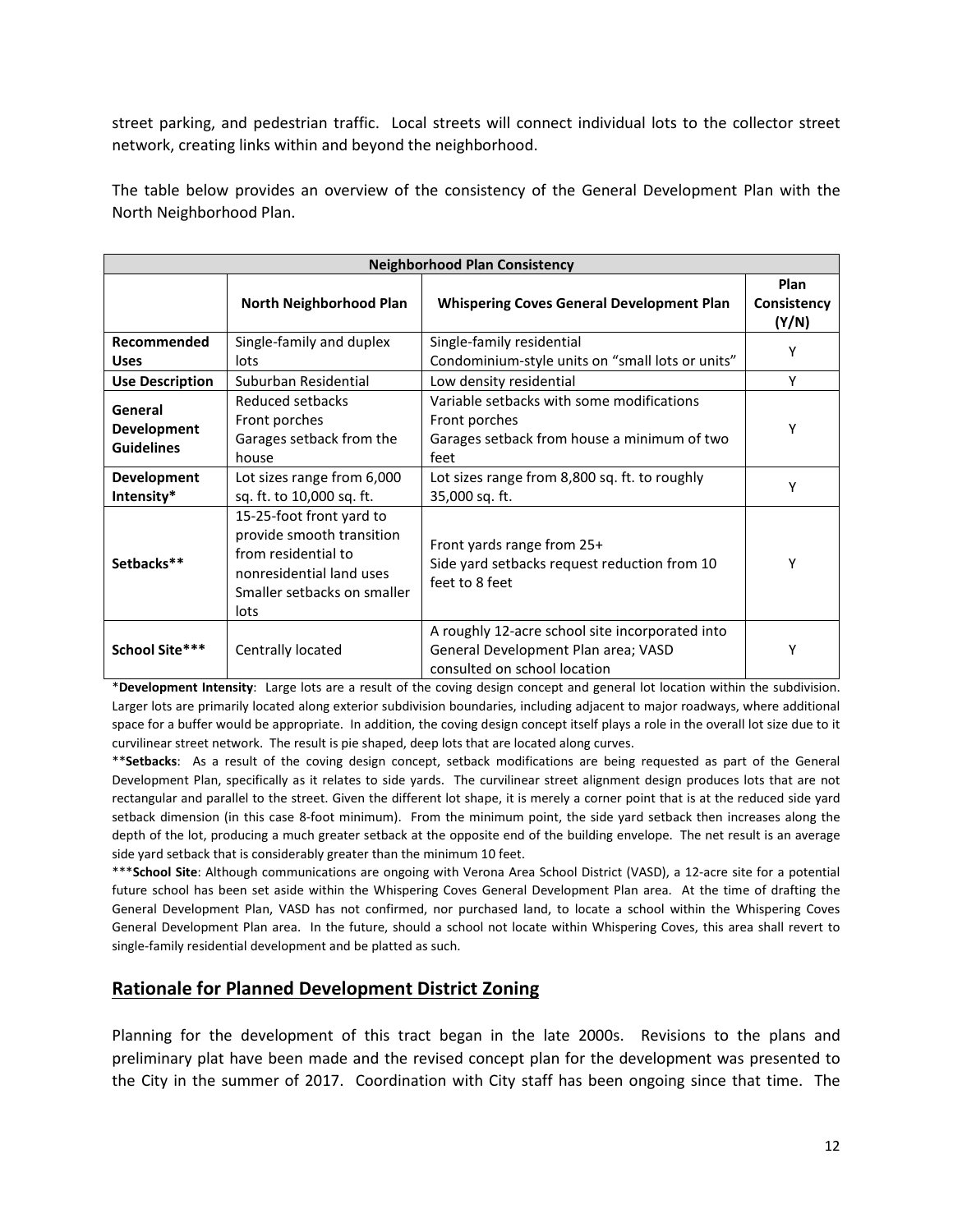development is proposed as a Planned Unit Development, consistent with the City's preferences and to enable flexibility on certain site design standards in order to ensure high quality design and architecture.

Specifically, the Whispering Coves General Development Plan provides for:

- Creative and flexible design requirements to achieve the desired street and open space character associated with the coving concept;
- A unique sense of place, openness, and connectivity by connecting each resident to an amenity;
- Housing product types not available elsewhere in the Verona area;
- Transportation infrastructure that promotes walkability, provides enhanced connectivity and pedestrian and bicycle safety by providing for narrower streets and a robust path system; and
- Improved transportation system connectivity with north-south and east-west road connections.

The following sections specify in more detail how the General Development Plan complies with City ordinance standards and where flexibility is requested.

## **Description of Exemptions Requested from Underlying Zoning Districts**

This section provides an overview of the exemptions requested from City's zoning ordinances. A summary table is provided below for quick reference.

As part of the zoning analysis **Neighborhood Residential** (NR) zoning was used as a reference point for both the traditional single-family residential and the small lot condominium-style units that are proposed within the Whispering Coves General Development Plan. A more comprehensive zoning analysis of the development of the condominium-style units will be completed based on specific development proposal(s) for each of these areas.

#### *Land Use*

Proposed land uses within the Whispering Coves General Development Plan do not require any exemptions from land use requirements. Single-family residential development is a permitted use in the NR zoning district.

#### *Density and Intensity*

Overall, the intensity and density of the proposed residential development is consistent with underlying zone district standards. All lots within the General Development Plan area meet the minimum lot area standards and maximum gross density.

A total of 259 single-family residences (includes traditional single-family (209) and condominium "small lot" units (50)) are proposed over the course of roughly 90 acres. The resulting average gross density within the General Development Plan area is roughly three dwelling units per acre.

More specifically, the proposed density across the areas noted as traditional single-family development is 2.72 dwelling units per acre where the maximum gross density of 5.0 dwelling units per acre is permitted. Similarly, within the areas designated for condominium development, the proposed density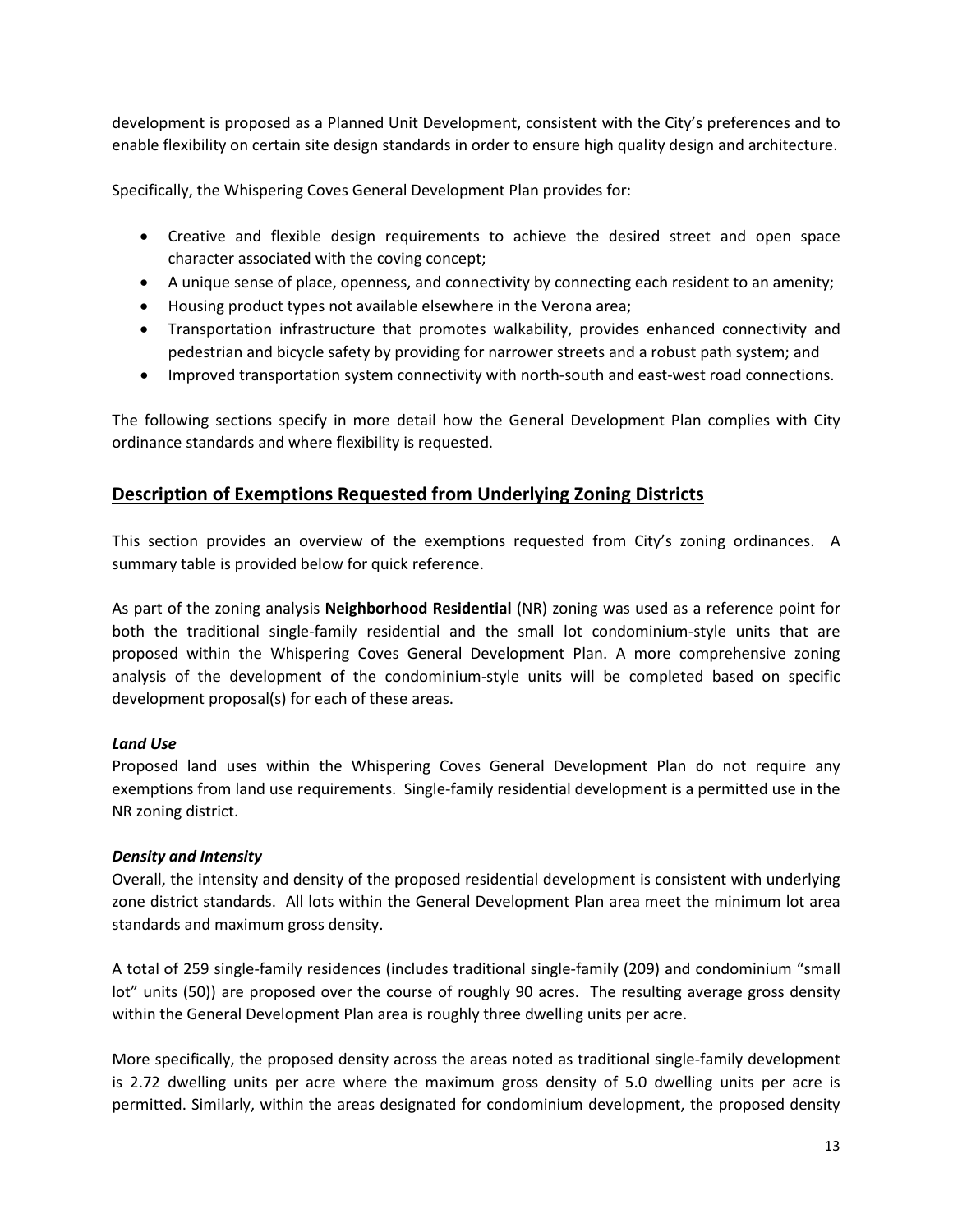is 4.76 dwelling units per acre where the maximum gross density of 6.0 dwelling units per acre is permitted.

#### *Bulk Standards*

The intent of the Planned Development District is to allow for flexibility in the City's design standards to encourage and allow for innovation in land use development. As a result of the site's coving design concept, the General Development Plan seeks to modify the side yard setbacks for the traditional singlefamily residential development throughout the General Development Plan area. The proposed side yard setback is a minimum of 8 feet where 10 feet is specified by the underlying NR zoning. The curvilinear street alignment design produces lots that are not rectangular and parallel to the street. Given the resulting lot shapes, it is merely a corner point of the houses that is at the reduced side yard setback dimension (in this case 8-foot minimum). From the minimum point, the side yard setback then increases along the depth of the lot, producing a much greater setback at the opposite end of the building envelope. The net result is an average side yard setback that is considerably greater than the minimum 10 feet.

#### *Landscaping*

No exemptions are requested to landscaping standards as relates to the development sites in General Development Plan area. Special consideration will be given to the overall landscape treatment along the trail network and within median islands to provide an enhanced design aesthetic throughout the subdivision as well as sense of place. Additional consideration will also be given to protecting and enhancing the wetland habitat located within the General Development Plan area as a key amenity for the surrounding residential development.

| Zoning Standards Not Met within the General Development Plan Area<br>Traditional Single-family Residential Development - Plat Blocks 2-21 and 23-28<br>(Referencing Neighborhood Residential (NR) Zoning) |                                 |                                                                                                                                                                                                                                     |  |
|-----------------------------------------------------------------------------------------------------------------------------------------------------------------------------------------------------------|---------------------------------|-------------------------------------------------------------------------------------------------------------------------------------------------------------------------------------------------------------------------------------|--|
| <b>Standard</b>                                                                                                                                                                                           | <b>Code Section</b>             | <b>Details</b>                                                                                                                                                                                                                      |  |
| Interior Side Yard Setback: 10 feet (20-foot building<br>separation)                                                                                                                                      | Sec. 13-1-46,<br>$13 - 1 - 161$ | All Lots: 8-foot side setback (16-foot building<br>separation) is proposed to help achieve the<br>intended site design concept, and to provide<br>some flexibility for building placement on lots<br>shaped by curvilinear streets. |  |

In addition to the modification to the side yard setback, certain subdivision ordinance standards also require exemptions in order to achieve the design vision for the Whispering Coves General Development Plan. The exemptions are noted below.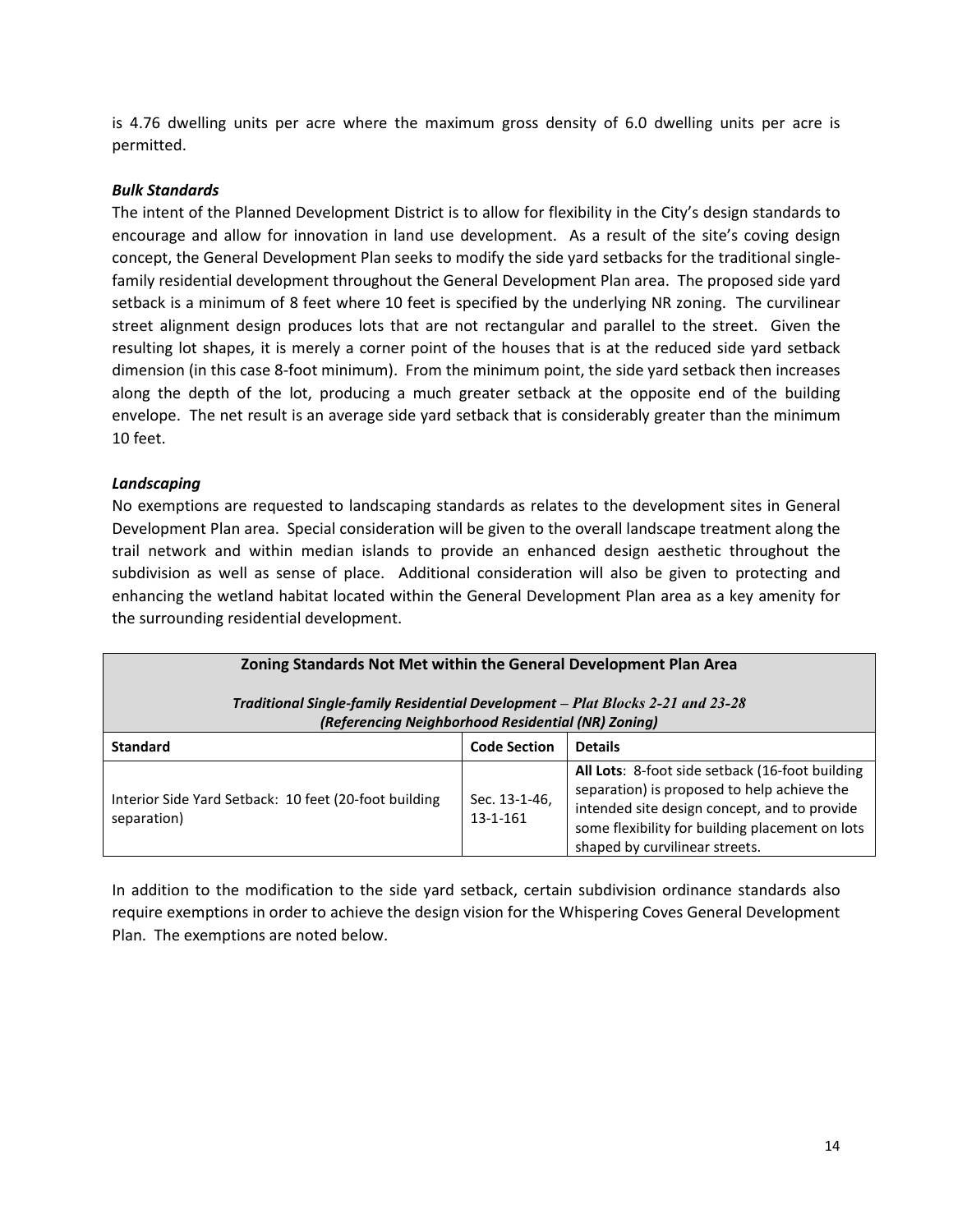| <b>Exemptions to Subdivision Code</b>                                                                                               |                     |                                                                                                                                                                                                                                                                                                                                                   |  |  |
|-------------------------------------------------------------------------------------------------------------------------------------|---------------------|---------------------------------------------------------------------------------------------------------------------------------------------------------------------------------------------------------------------------------------------------------------------------------------------------------------------------------------------------|--|--|
| <b>Standard</b>                                                                                                                     | <b>Code Section</b> | <b>Details</b>                                                                                                                                                                                                                                                                                                                                    |  |  |
| Intersections: Intersections along collector<br>streets shall be spaced no closer than 800 feet                                     | Sec. 14-1-72(t)     | Exemptions needed.<br>Along Street A where intersection spacing is <800<br>feet:<br>Inner Wood Way and Mossy Woods Way<br>Mossy Woods Way and Hemlock Drive                                                                                                                                                                                       |  |  |
| Cul-de-sacs and Dead Ends: Dead end streets<br>require a turnaround of 120 feet and a<br>roadway turnaround of 100 feet in diameter | Sec. 14-1-70(i)     | Hammerhead turnarounds the width of the right-<br>of-way are provided for the temporary dead-end<br>terminus for Whispering Coves (west), Hunters<br>Cove Court (east), and Inner Wood Way (north).                                                                                                                                               |  |  |
| Block Length: 500 feet minimum / 1,200 feet<br>maximum                                                                              | Sec. 14-1-72(a)     | Given the curvilinear roadway network as a result<br>of the design intent, exemptions are needed<br>throughout the subdivision for blocks that are less<br>than the minimum and exceeding the maximum.                                                                                                                                            |  |  |
| Large Lots: Parcels that are 2x the minimum<br>lot area shall be so arranged to permit re-<br>dividing in accordance with zoning    | Sec. 14-1-73(j)     | A handful of single-family lots are more than twice<br>the minimum area due to site's design concept. In<br>addition, there are lots within the General<br>Development Plan that are intended for a<br>condominium unit-type product, all of which are<br>intended to be further subdivided or platted at<br>such a time when development occurs. |  |  |

Generally, the intent of the Planned Development District is to allow for flexibility in the City's design standards to encourage and allow for innovation in land use development. The Planned Development District review criteria are intended to establish the most appropriate use of land and improve the character and quality of new development.

The variations from the standards that have been requested result from the following design objectives:

- Respecting the site's existing topographical features and minimizing overall site grading, creating a more environmentally friendly neighborhood;
- Protecting the site's existing environmental features, including wetland and wooded areas, by introducing a network of curvilinear roads and multi-use paths;
- Establish efficient use of land by double loading streets and minimizing the overall site paving; and
- Create a unique sense of place by providing open space amenities that are accessible and encourage social interaction.

The variations from the standards are needed based on the unique terrain and environmental features of the property. The varied terrain is the basis for the curvilinear street design and block layout, which seeks to minimize site grading and work with the land. The stormwater management needs of the development are also unique in that the closed basin requires a pumping and conveyance system to stabilize water levels within the ponds.